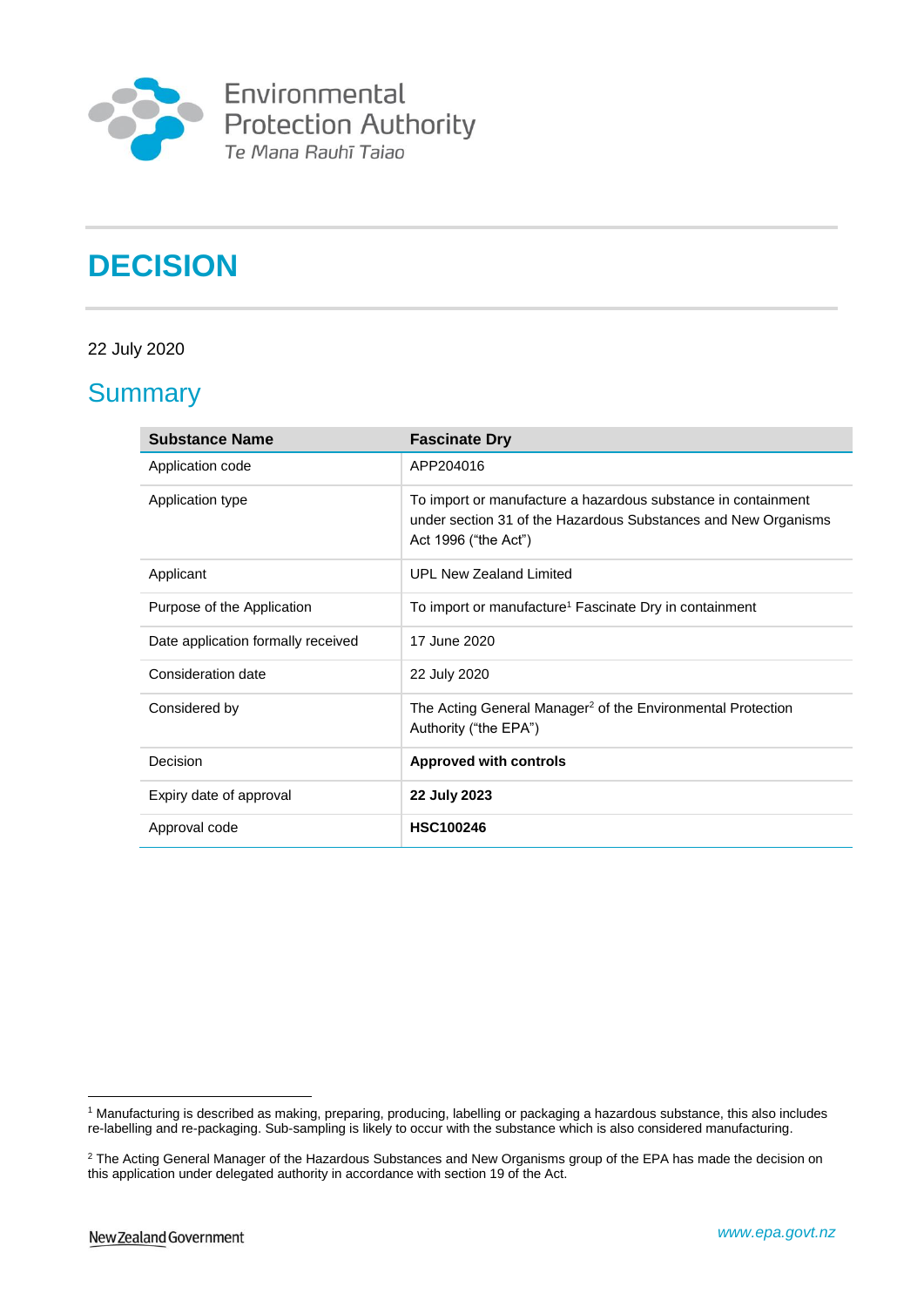### 1. Background

- 1.1. UPL New Zealand Limited ("the applicant") sought approval under section 32 of the Act to import or manufacture one hazardous substance ("the substance") in containment.
- 1.2. The substance is an agricultural herbicide chemical.
- 1.3. The applicant intends to use the substance in small-scale field trials in order to provide information for the development of the substance.

### 2. Process

**Application receipt**

2.1. The application was formally received on 17 June 2020 under section 31 of the Act.

**Information available for consideration**

- 2.2. The information available for the consideration includes the:
	- application form
	- confidential appendices to the application, including information on the substance
	- EPA staff advice memorandum.
- 2.3. The available information is sufficient to assess the application.

**Notification to government departments**

2.4. Ministry for Primary Industries (ACVM group) and the Department of Conservation and were advised of the application and invited to comment. No comments were received.

### 3. Hazardous properties

- 3.1. The applicant submitted information on the hazards of the substance for which approval is sought. It is noted that this is an experimental substance, and as such there is insufficient information available for the hazard classifications of the substance to be determined.
- 3.2. Based on the available information, the substance may cause adverse effects to human health and the environment. The potential adverse effects are expected to be similar to other plant protection substances that are already approved under the Act for import or manufacture with controls.

### 4. Assessment of risks

- 4.1. The applicant has proposed a containment system and information on how they intend to address the risks from the following:
	- To limit the likelihood of escape of any contained hazardous substances or contamination of the facility by hazardous substances
	- To exclude organisms from a facility or to control organisms within a facility

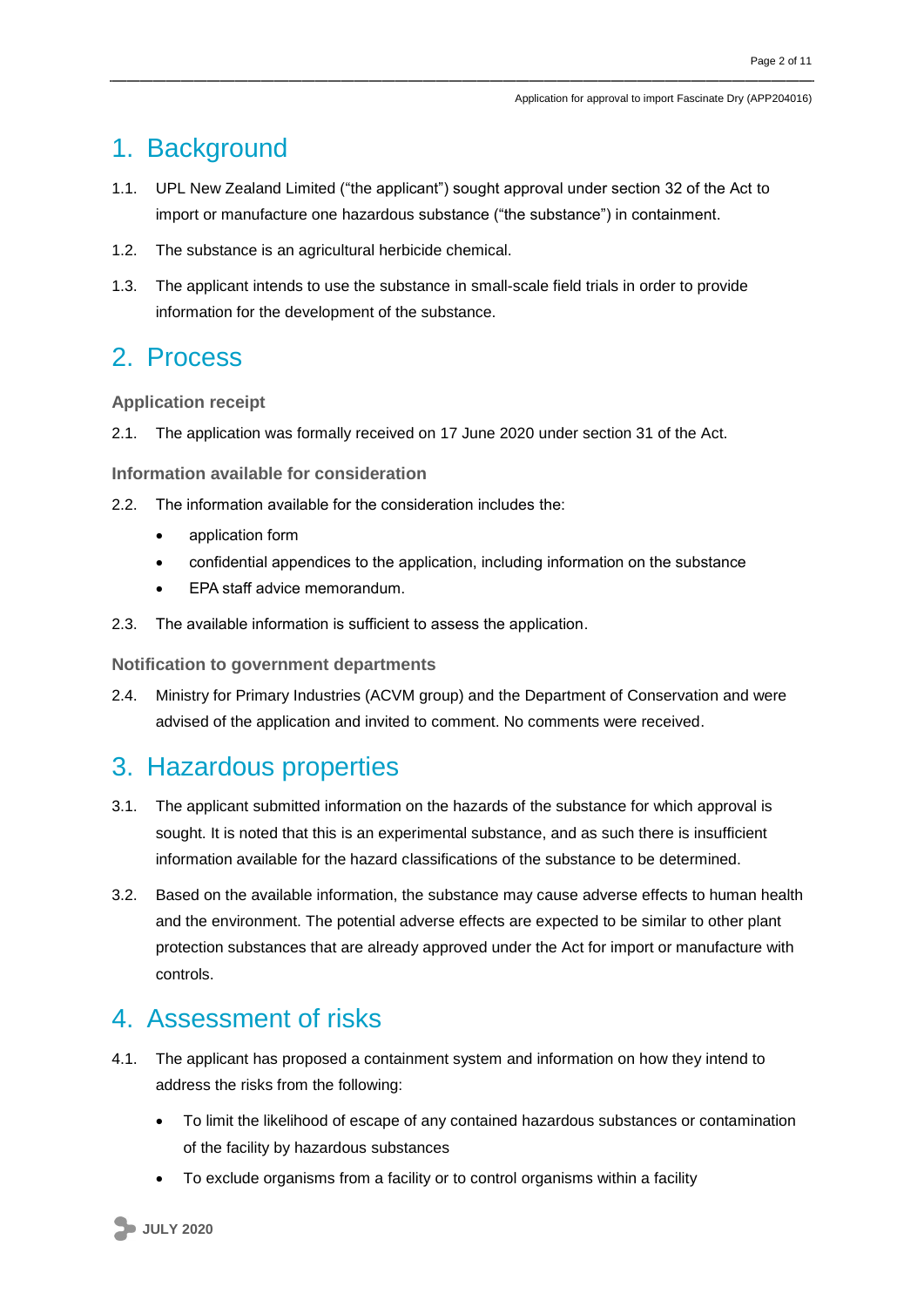- To exclude unauthorised people from a facility
- To prevent unintended release of the substance by experimenters working with a substance
- To control the effects of an accidental release of the substance
- Inspection and monitoring requirements of the containment facility
- 4.2. The EPA considered the applicant's assessment and determined that the substance may pose risks such as, but not limited to, those detailed below.

#### **Risks to human health and the environment**

- 4.3. The substance may cause adverse effects to human health and the environment if people or non-target organisms are exposed to the substance.
- 4.4. The substance could potentially contaminate waterways, groundwater, soil or neighbouring properties. These potential exposures could result from an incident during importation, manufacture, storage, transport, application, or disposal of the substance. The risk of an incident occurring with the proposed controls in place is considered negligible.
- 4.5. The likely route for human exposure is through inhalation, oral or dermal contact while handling the substance. However, it is unlikely that people using the substance will be exposed in this way provided that risk mitigation measures are in place. These measures include the use of personal protective equipment (PPE), and qualification requirements for people preparing and handling the substance.
- 4.6. There is also a risk that members of the public may be exposed to the substance. This is mitigated by controls that limit access to the field trial sites to authorised personnel only. Field trials are limited to sites that do not include land or facilities that the public can legally access without permission.
- 4.7. Non-target animals foraging within the field trial site may be exposed to the substance either via contact with or consumption of treated produce or vegetation. This is mitigated by a control that specifies that trial sites that are at risk of entry by grazing animals must be secured by stockproof fencing. The approval holder is also required to ensure that non-target species are not adversely affected by the use of the substance.
- 4.8. With the controls in Appendix A and restrictions under other relevant legislation, the risks to human health and the environment posed by the importation or manufacture of the substance (in containment) are negligible.
- 4.9. There are also requirements under the Health and Safety at Work Act 2015 and associated regulations. Note: the Health and Safety at Work Requirements are not set under this approval but apply in their own right.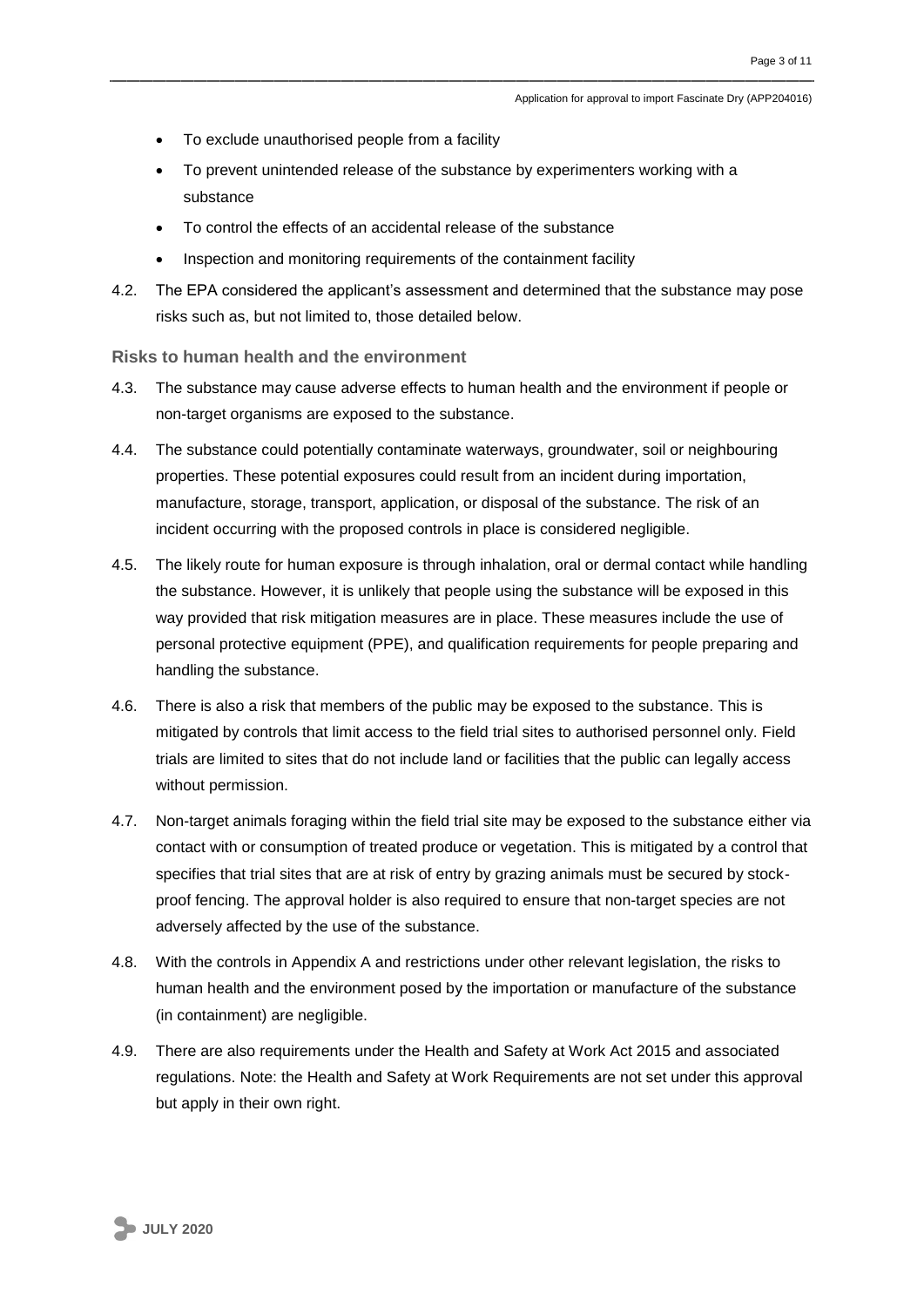#### **Risks to the relationship of Māori to the environment**

- 4.10. The potential effects of the substance on the relationship of Māori to the environment have been assessed in accordance with sections 5(b), 6(d) and 8 of the Act. Under these sections all persons exercising functions, powers and duties under this Act shall recognise and provide for the maintenance and enhancement of people and communities to provide for their cultural wellbeing, and; take into account the relationship of Māori and their culture and traditions with their ancestral lands, water, taonga and the principles of the Treaty of Waitangi (Te Tiriti o Waitangi).
- 4.11. It is unlikely that the importation or manufacture of the substance in containment will impact on Māori culture or traditional relationships with the environment.
- 4.12. If the substance is managed in accordance with the controls in Appendix A, it would be likely to be consistent with the principles of the Treaty of Waitangi, particularly the principle of active protection.

**Assessment of risks to society, the community and the market economy**

4.13. No risks to society, communities or the market economy were identified from importing or manufacturing the substance in containment.

**New Zealand's international obligations**

4.14. None of New Zealand's international obligations were identified as being impacted by importing or manufacturing the substance in containment.

### 5. Assessment of containment

#### **Purpose of the approval**

- 5.1. Under section 32 of the Act, a containment approval may only be granted if the application is for one of the purposes specified in section 30 of the Act.
- 5.2. The applicant notes that the purpose of this application is to conduct research and development on the substance, in accordance with section 30(b) and section 30(ba) of the Act. The application is therefore eligible for consideration under section 32 of the Act.

#### **Adequacy of containment**

- 5.3. Section 32(1) of the Act requires that the substance can be adequately contained. The potential for the substance to escape from containment was assessed by taking into account the containment system proposed by the applicant and the potential pathways for release of the substance.
- 5.4. Section 32(2) of the Act specifies that a containment approval for a hazardous substance must include controls for each of the applicable matters specified in Schedule 3. The approval may also include controls that provide for any other matters in order to give effect to the purpose of the Act.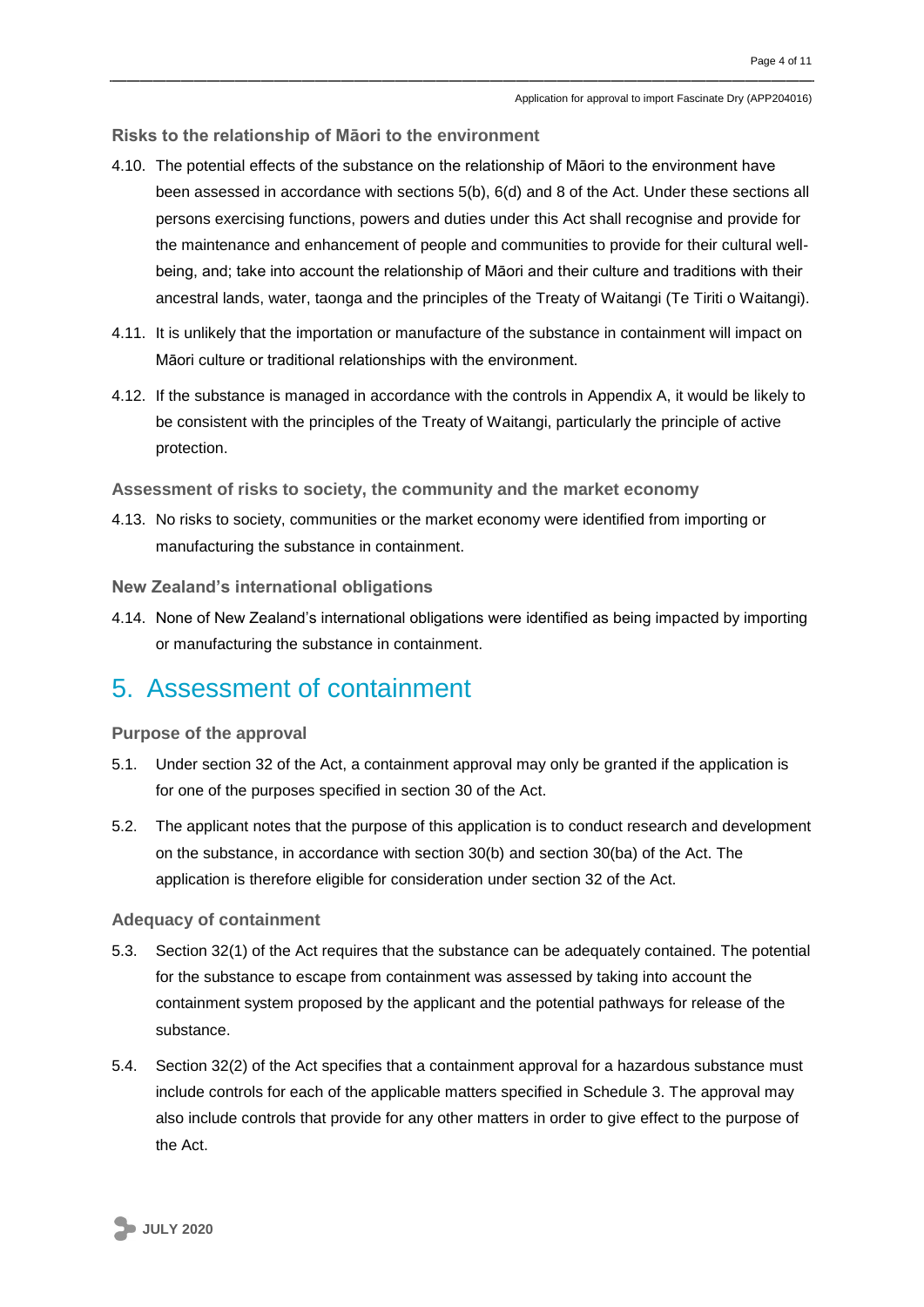- 5.5. Applying the Schedule 3 requirements and using the information provided by the applicant, a set of controls was developed to ensure adequate containment of the substance.
- 5.6. The applicant was provided with the proposed controls and given an opportunity to comment. The applicant suggested that the wording "locked" should be changed to "secured" in Control 13, which states that "the substance must be held in a locked container when not in use". The applicant's comment was considered and reviewed with the Compliance team. It is noted that this control is typical for containment approvals. The current control is also clear and easier to check and enforce from a compliance perspective. Therefore, Control 13 was not modified as suggested by the applicant. No other concerns with the controls were raised.
- 5.7. Having considered all the applicable matters, the EPA has determined that the substance can be imported or manufactured in containment, provided that the controls in Appendix A are complied with.

### 6. Decision

- 6.1. Pursuant to section 32 of the Act, I have considered this application for an approval to import or manufacture Fascinate Dry in containment. I have applied the relevant sections of the Act and clauses of the Hazardous Substances and New Organisms (Methodology) Order 1998.
- 6.2. I am satisfied that Fascinate Dry can be adequately contained with the controls in Appendix A.
- 6.3. Therefore, the application to import or manufacture Fascinate Dry in containment is granted until **22 July 2023**.

ะทุ⁄mental<br>ว⁄เรื่อก Aut<u>horit</u>ั\

**Dr Clark Ehlers Date: 22 / 07 / 2020** Acting General Manager, HSNO, EPA

**JULY 2020**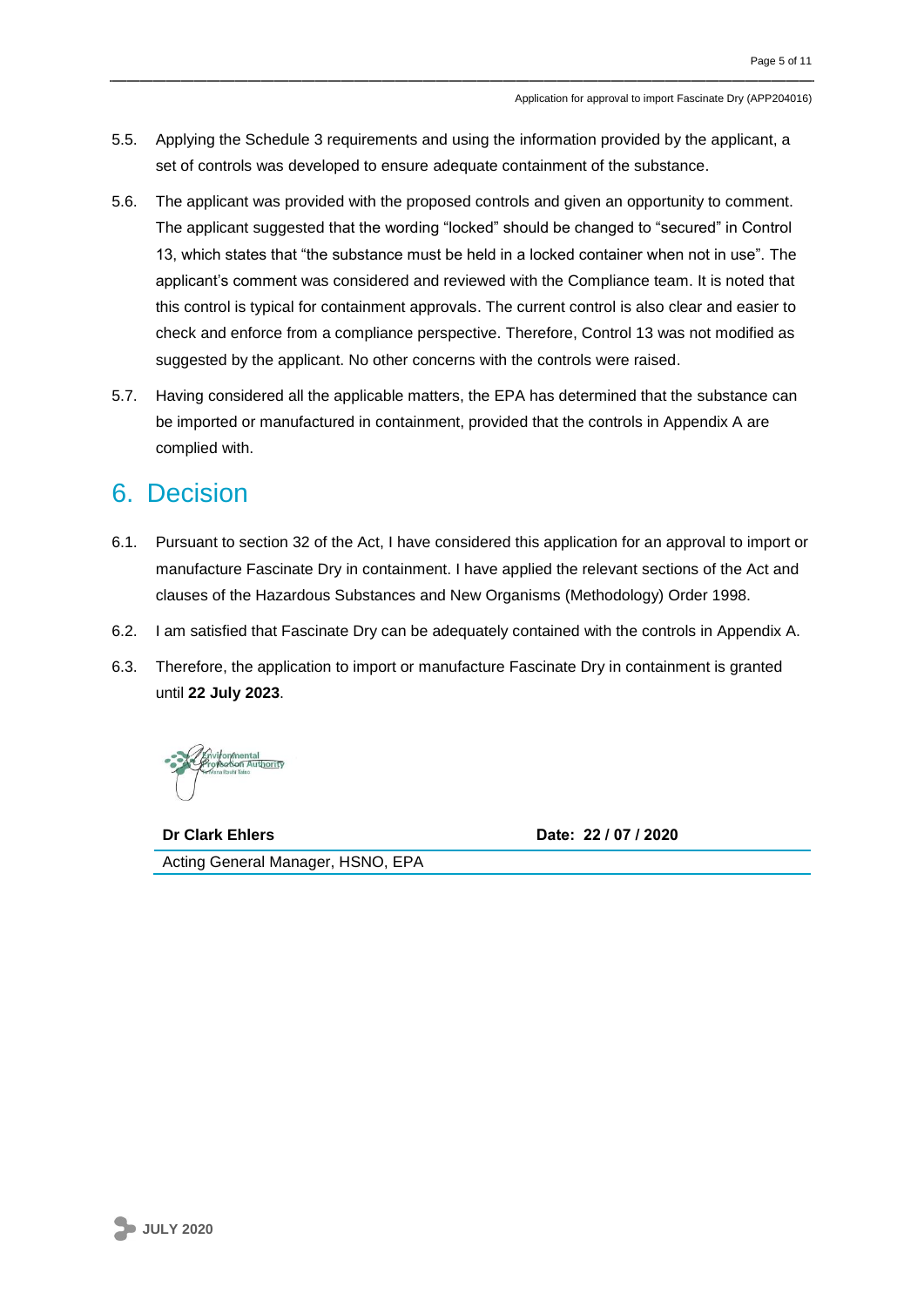# Appendix A: Controls applying to the importation or manufacture of Fascinate Dry

#### **General**

- 1. In these controls, "approval holder" refers to UPL New Zealand Limited.
- 2. In these controls, "substance" refers to, and is limited only to, Fascinate Dry.
- 3. Fascinate Dry consists of one formulation declared with application APP204016. The substance is summarised in confidential Appendix B.

#### **Accountability**

4. The approval holder must ensure compliance with all the controls in this approval.

#### **Requirement for containment**

5. The substance must be in containment at all stages of its life cycle in New Zealand.

#### **Limitations**

- 6. This approval expires on **22 July 2023**.
- 7. The approval holder must ensure that the nature of the field trials and manufacture of the substance is in accordance with the activities proposed in application APP204016, unless otherwise specified by the controls on this approval.
- 8. Over the term of this approval, the approval holder may import or manufacture up to 10 kilograms per year, totalling a maximum of 30 kilograms of the substance covered under this approval.

#### **General requirements**

- 9. The substance must be correctly packaged. The substance is correctly packaged if it is packed in accordance with the Hazardous Substances (Packaging) Notice 2017 and its packaging complies with the same Notice.
- 10. The substance must be correctly labelled. The substance is correctly labelled if it is packed in a container that is labelled in accordance with the Hazardous Substances (Labelling) Notice 2017. The label must include the name and New Zealand contact details for UPL New Zealand Limited, including a 24-hour emergency contact phone number.
- 11. A safety data sheet (SDS) must accompany the substance at all stages of its life cycle in New Zealand. The SDS must comply with the relevant requirements of the Hazardous Substances (Safety Data Sheets) Notice 2017.

#### **Workplace site and storage requirements**

12. Clauses 39 to 42 of the Hazardous Substances (Hazardous Property Controls) Notice 2017 apply to this approval, as if the substance were class 9.1A.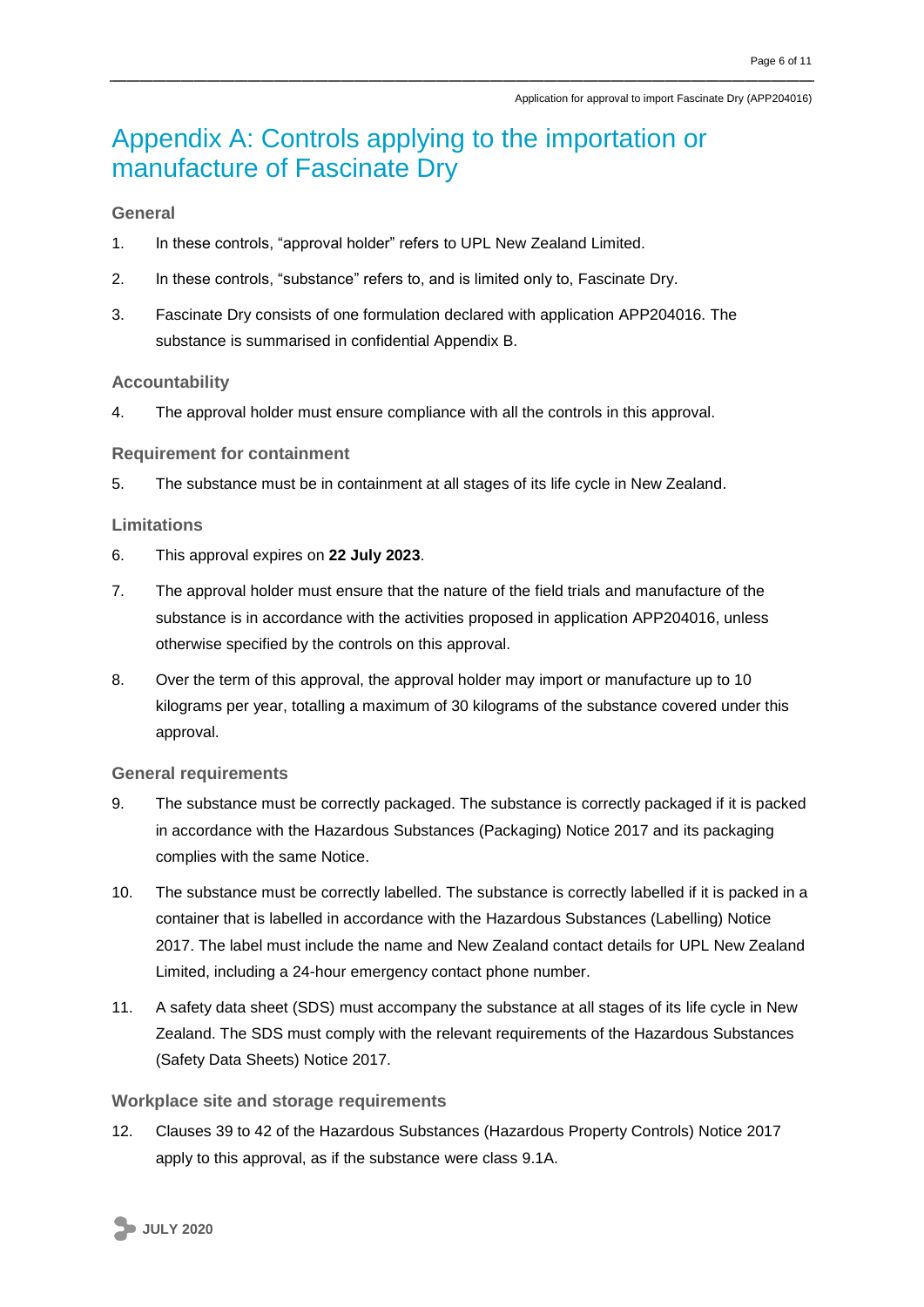13. The substance must be held in a locked container when not in use.

#### **Manufacturing facility**

- 14. The approval holder must only manufacture the substance at the manufacturing facilities described by the approval holder in the application. These facilities are described as the "manufacturing facilities".
- 15. Unauthorised persons must be excluded from the manufacturing facilities.
- 16. The manufacturing facilities must, as far as is reasonably practical, be managed so as to exclude unwanted organisms.

#### **Field trial sites**

- 17. Each field trial of the substance must be undertaken in containment within an area specifically designated as a 'field trial site'. This site may be all or part of a property or facility.
- 18. The field trial sites must include:
	- a. all preparation, storage and operational areas related to the study;
	- b. all necessary buffer zones;
	- c. any area used for cleaning equipment or disposing of rinse water;
	- d. any area on which any excess mixture of the substance is applied.
- 19. The field trial sites must only be land or facilities that the public cannot legally access without permission of the owner or legal occupier.
- 20. Unauthorised people must be excluded from the field trial sites.
- 21. Signs must be displayed at every vehicular and pedestrian entrance to the field trial sites for the duration of the trials. The signs must state:
	- a. that the site is subject to the trial of a hazardous substance;
	- b. the general type of hazards of the substance that is being trialled;
	- c. the immediate response action to be taken in an emergency;
	- d. that unauthorised access to the site is not permitted;
	- e. a 24-hour emergency contact phone number.
- 22. The management of the signs referred to in Control 21 must be compliant with regulation 2.5(2) of the Health and Safety at Work (Hazardous Substances) Regulations 2017, as if references to regulation 2.6 in those regulations were references to Control 21 of this approval.
- 23. Field trial sites that are at risk of entry by grazing animals must be secured by stock-proof fencing to exclude grazing animals for the duration of the trial.

**Use**

- 24. The substance must only be used in a workplace.
- 25. The substance must only be applied using ground-based methods.

**JULY 2020**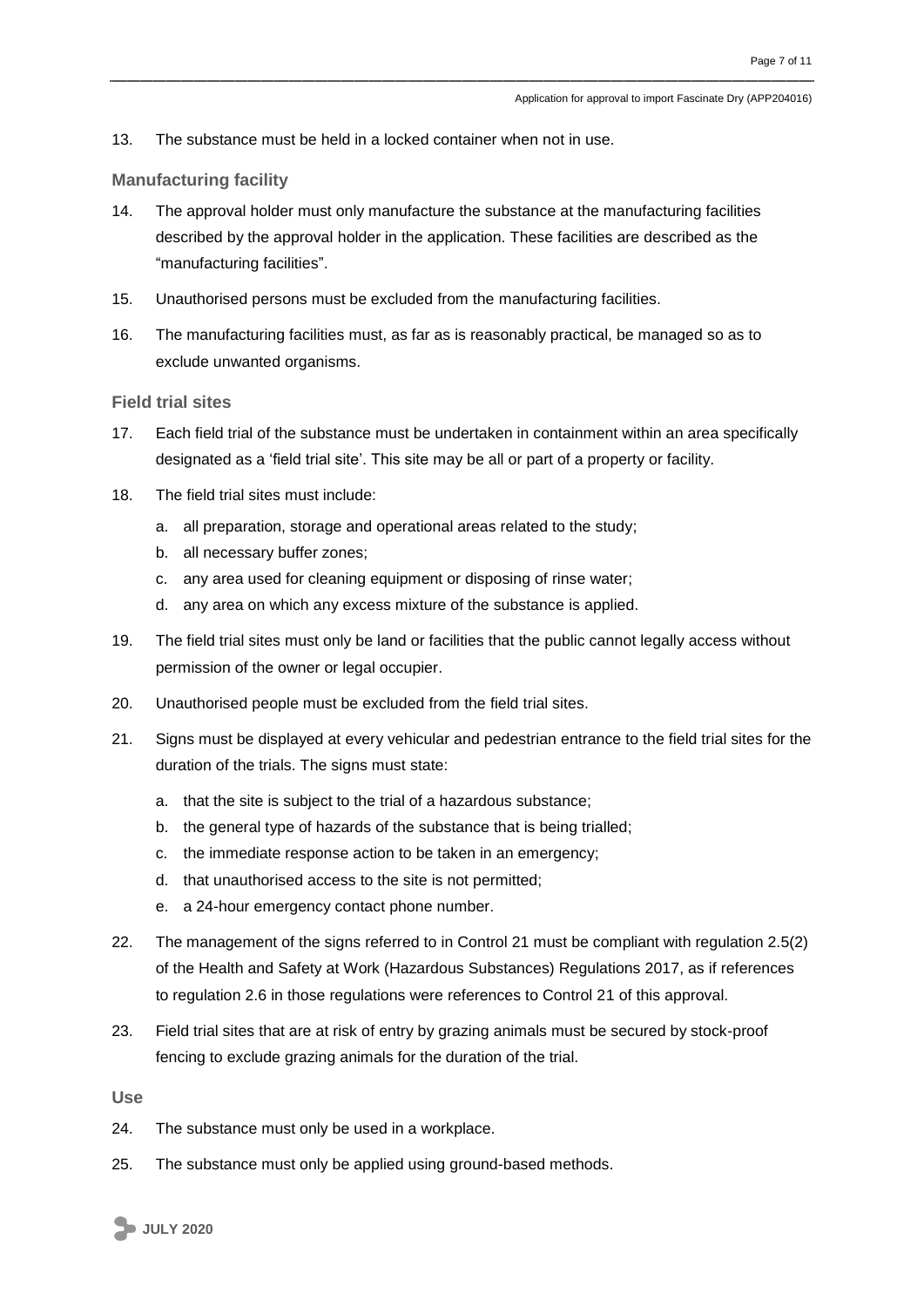- 26. The substance must not be applied directly to, or enter into water or a waterway.
- 27. The substance must not be used outdoors as bait, or part of a bait, to target vertebrate species.
- 28. Any crop or produce to which the substance is applied must not be used for food by people or animals, unless that use is specifically permitted by the Agricultural Compounds and Veterinary Medicines group of the Ministry for Primary Industries.
- 29. The use of the substance must be compliant with clause 46 of the Hazardous Substances (Hazardous Property Controls) Notice 2017, as if the substance were a class 9 pesticide.
- 30. The use of the substance must be compliant with clause 47 of the Hazardous Substances (Hazardous Property Controls) Notice 2017, as if the substance were a class 9 pesticide.
- 31. The field trials must not result in exposure of the substance to a place in which people or organisms may be significantly adversely affected by the substance.
- 32. All reasonable steps must be taken to ensure that non-target species are not adversely affected by the use of the substance.
- 33. The use of the substance as a seed treatment must be compliant with clause 54 of the Hazardous Substances (Hazardous Property Controls) Notice 2017, as if the substance were a class 9.3 pesticide.
- 34. The use of the substance in a granular form must be compliant with clause 55 of the Hazardous Substances (Hazardous Property Controls) Notice 2017, as if the substance were a class 9.3 pesticide.
- 35. The use of the substance must be compliant with clause 58 of the Hazardous Substances (Hazardous Property Controls) Notice 2017, as if the substance were a class 9.4 pesticide.
- 36. Any person that handles the substance must use personal protective clothing or equipment that is designed, constructed, and operated to ensure that the person:
	- a. does not come in contact with the substance;
	- b. is not exposed to a concentration of the substance that may cause an adverse effect to the person.

#### **Transport**

37. No person may transport the substance on a passenger service vehicle<sup>3</sup>.

#### **Disposal**

38. The disposal of the substance must be in compliance with the Hazardous Substances (Disposal) Notice 2017.

<u>.</u>

<sup>&</sup>lt;sup>3</sup> As defined in section 2(1) of the Land Transport Act 1998.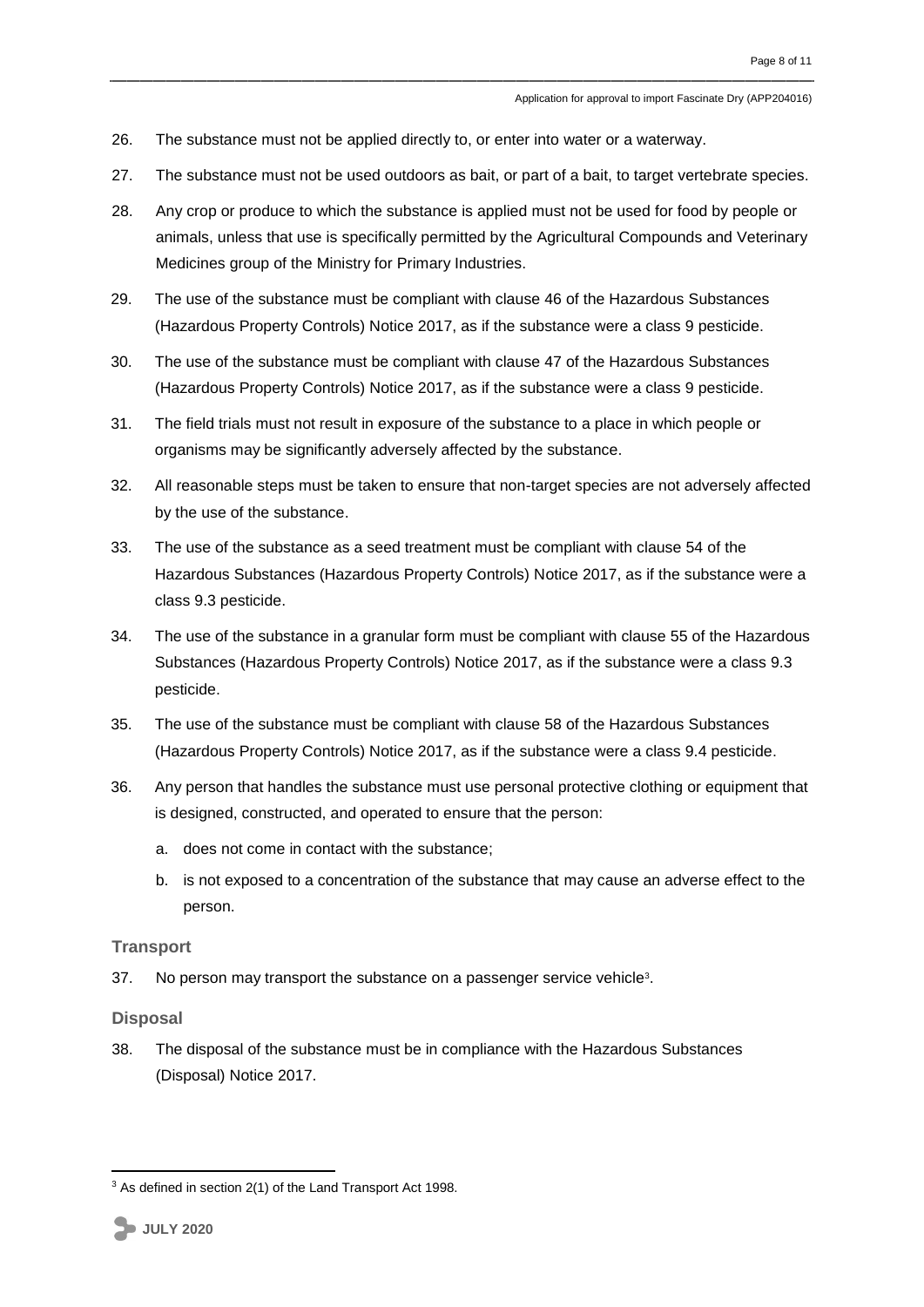- 39. Any equipment used to prepare or apply the substance must be cleaned after use, and the rinsate either sprayed within the field trial site or disposed of in compliance with the Hazardous Substances (Disposal) Notice 2017.
- 40. Any crop or produce to which the substance is applied, and is not permitted to be used as food by Control 28, must be disposed of by mulching, ploughing-in, composting or burial at the field trial site or by disposal at an approved landfill.
- 41. At the expiry of this approval, the substance must:
	- a. have been used up; or
	- b. have been disposed of; or
	- c. be contained in a laboratory compliant with Part 18 of the Health and Safety at Work (Hazardous Substances) Regulations 2017; or
	- d. be covered under a new approval.

#### **Personnel qualifications**

- 42. The qualification for a person that mixes, loads, or otherwise handles the substance in preparation for application must be compliant with the relevant qualification requirements in clauses 60, 63 and 64 of the Hazardous Substances (Hazardous Property Controls) Notice 2017 as if the substance were a class 9.1A, 9.2A, 9.3A, or 9.4A pesticide or plant growth regulator.
- 43. Any person entering the field trial site must have received sufficient instruction on the containment regime to enable the person to meet their responsibilities under this approval.

#### **Record keeping and notification**

- 44. Written records must be kept of the amount of the substance imported or manufactured under this approval.
- 45. Written records must be kept for each time the substance is trialled. These records must include the information specified in clause 48(3) of the Hazardous Substances (Hazardous Property Controls) Notice 2017.
- 46. All records kept under this approval must be held by the approval holder for not less than three years after the date on which this approval expires.
- 47. The approval holder must provide any records kept under this approval to the EPA or WorkSafe New Zealand within five working days of the approval holder receiving a written request from the EPA or WorkSafe New Zealand.
- 48. The approval holder must keep a record of the substance that is imported or manufactured under this approval. The record must include:
	- a. the unequivocal identification of the substance;
	- b. the approval number for this containment (**HSC100246**);
	- c. the composition of the substance;

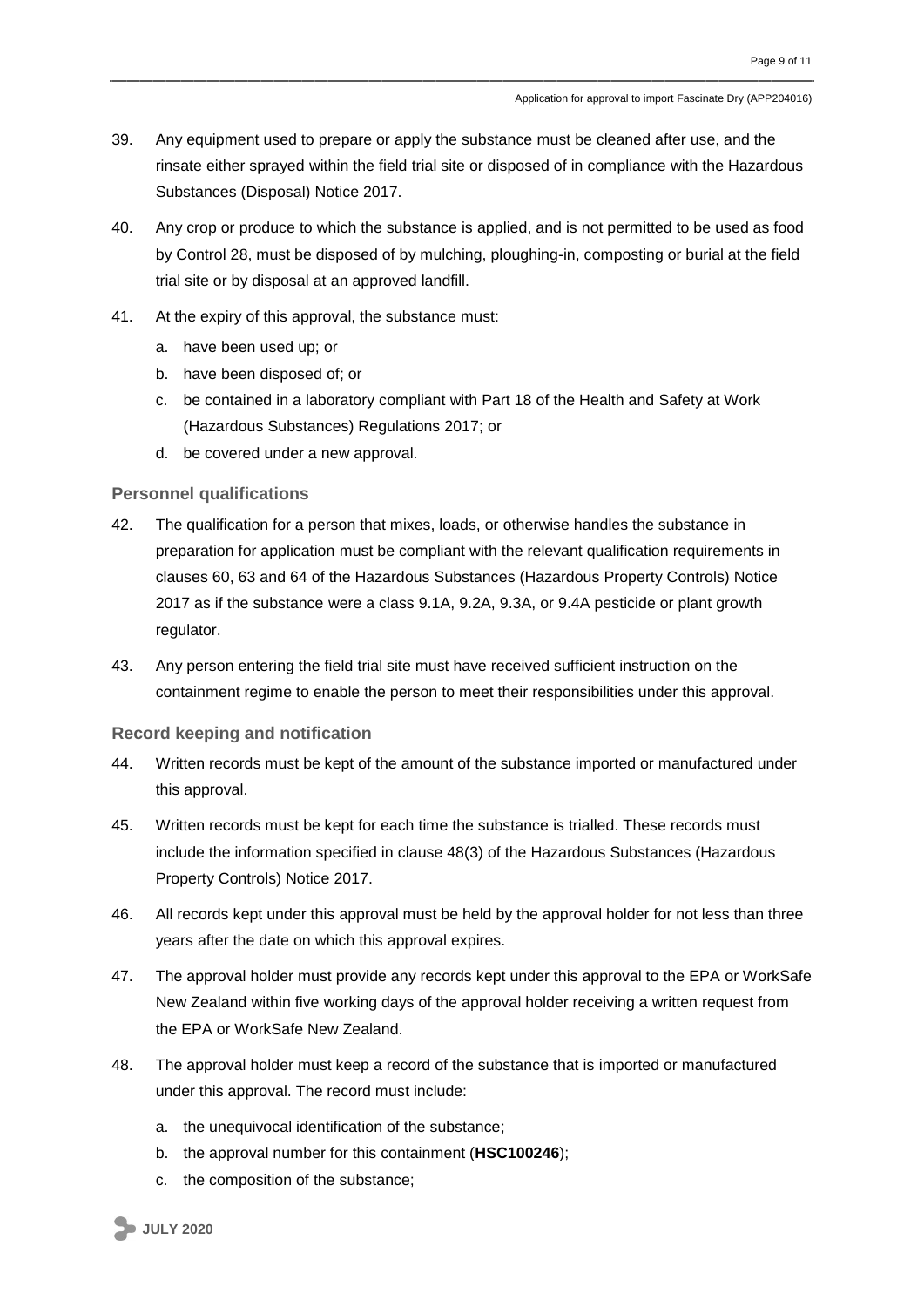- d. the dates of substance import or manufacture; and
- e. the total quantity of the substance imported or manufactured.
- 49. The approval holder must notify the EPA in writing before the start of any field trial under this approval. The notification must include:
	- a. the application number: APP204016;
	- b. the HSNO approval number **HSC100246;**
	- c. the name and contact information for the person responsible for the trial;
	- d. the physical address of the field trial location;
	- e. the area of land or property that is designated as the field trial site;
	- f. the date on which the trial will commence and the expected duration of the trial; and
	- g. the name (as given with APP204016) and total quantity of the substance that will be applied.

#### **Emergency management**

- 50. Any spillage of the substance must be contained, prevented from entering into any waterway, and absorbed with an appropriate material. This material must then be disposed of in compliance with the Hazardous Substances (Disposal) Notice 2017.
- 51. Any facility that contains the substance must be able to be readily decontaminated in the event of a spill.

#### **Breach of containment**

- 52. If the substance is applied other than in the intended application area, or is lost or spilt, the approval holder must report the nature and quantity of the substance within 24 hours of this incident to the EPA and the Regional Council or councils in whose area the incident occurred.
- 53. If for any reason a breach of containment occurs, other than those specified in Control 52, the approval holder must report the nature of the incident to the EPA within 24 hours of the incident occurring.

#### **Interpretation**

54. Unless defined below, terms used in the controls have the same meaning as defined in the Act or Notices made under the Act.

| Term                                | <b>Definition</b>                                                                                                                                                           |
|-------------------------------------|-----------------------------------------------------------------------------------------------------------------------------------------------------------------------------|
| Ground-based application<br>methods | These methods include, but are not limited to, application by ground-boom,<br>airblast or knapsack, and do not include aerial application methods.                          |
| Waterway                            | Includes every river, stream, passage, and channel on or under the ground,<br>whether natural or not, through which water flows, whether continuously or<br>intermittently. |